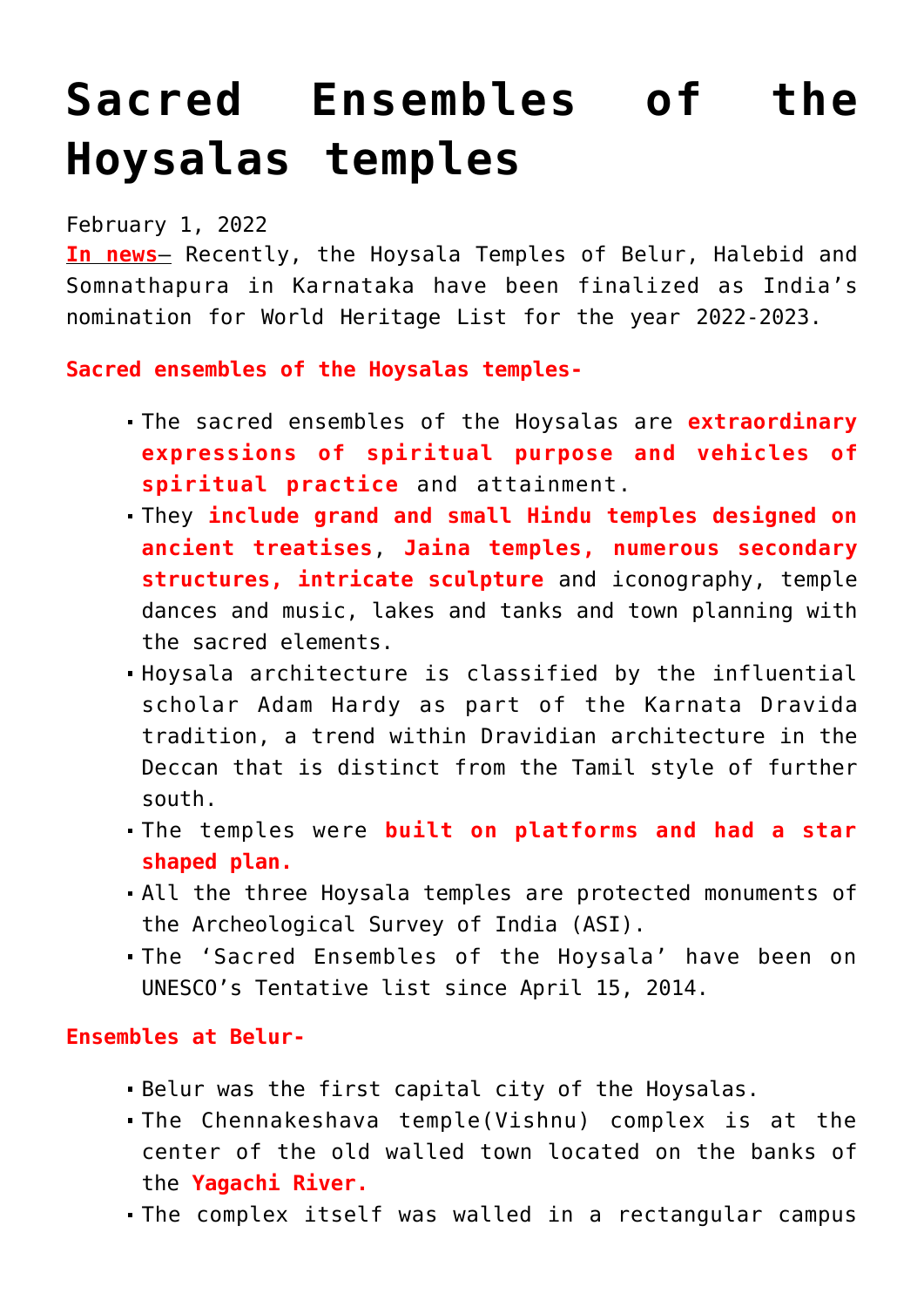with four rectilinear streets around it for ritual circumambulation of the deity.

- **Construction of the temple commenced in 1117 AD** and took 103 years to complete.
- The richly sculptured exterior of the temple includes sculptures and iconography and horizontal friezes that depict scenes from daily life, music, and dance, and narrate scenes from the life of Vishnu and his reincarnations and the epics, Ramayana, and Mahabharata.
- Chariot festivals with processions around the temple complex and festivals centered on the Vishnu Samudra lake have continued to this day.

#### **Ensembles of Halebidu-**

- At the zenith of the Hoysala empire, the capital was shifted from Belur to Halebid that was then known as Dorasamudhra.
- The **Hoysaleswara temple at Halebid was built in 1121 CE** during the reign of the Hoysala King, Vishnuvardhana Hoysaleshwara.
- The temple, dedicated to Shiva, was sponsored and built by wealthy citizens and merchants of Dorasamudra and is most well-known for the more than 240 wall sculptures that run all along the outer wall.
- Halebid has a walled complex containing three Jaina basadi (temples) of the Hoysala period as well as a stepped well.

**Chennakesava Temple, Somanathapura-**

- It is a **Vaishnava Hindu temple on the banks of River Kaveri** at Somanathapura, Karnataka, India.
- It was **consecrated in 1258 CE by Somanatha Dandanayaka,** a general of the Hoysala King Narasimha III.
- The main temple in the center is on a high star-shaped platform with three symmetrical sanctums (garbhagriha), set in a square matrix oriented along the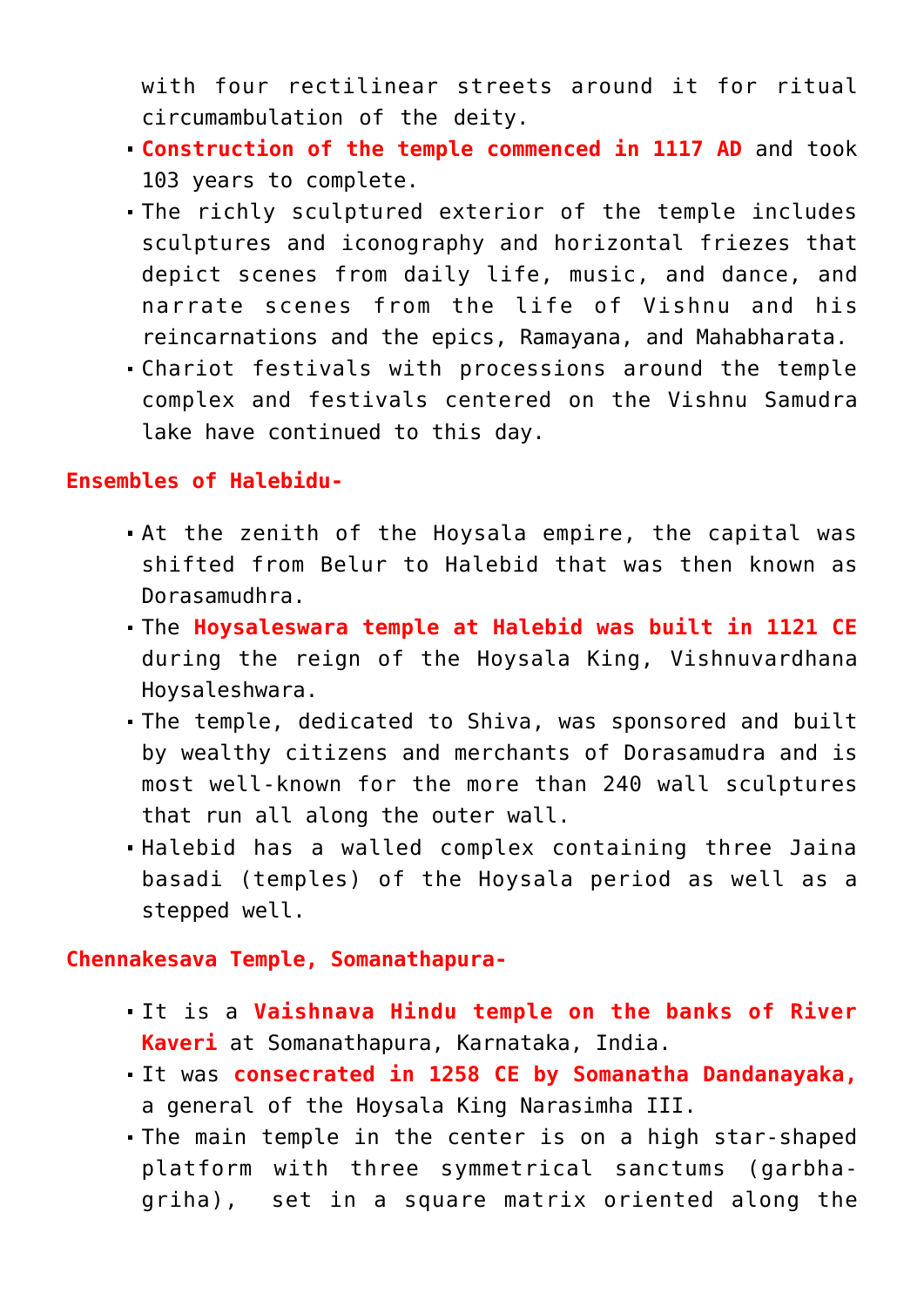east–west and north–south axes.

It represents the climax of the development in Hoysala temple style.

#### **What is Dravidian style of architecture?**

It is an architectural idiom in Hindu temple architecture that emerged in South India and in Sri Lanka, reaching its final form by the 16th century.

The features of the Dravidian Style of Architecture are mentioned below:

- The temple is enclosed within a compound wall.
- The entrance gateway in the centre of the front wall is called **Gopuram**.
- **Vimana**, the shape of the main temple tower, which is a stepped pyramid that rises up geometrically (unlike the Nagara style Shikhara that is curving).
- In the Dravida style, **Shikhara** is the word used for the crowning element at the top of the temple (which is shaped like a stupika or octagonal cupola).
- At the entrance to the **garbhagriha,** there would be sculptures of fierce **dwarapala** guarding the temple.
- Generally, there is a **temple tank** within the compound.
- **Subsidiary shrines** could be found either within the main tower or beside the main tower.
- In many temples, the garbhagriha is located in the smallest tower.
- With the passage of time and the rise of the population of the temple-town, additional boundary walls were added. The newest structure would mostly have the tallest gopuram.

#### **Following are the architectural marvels of Hoysalas-**

**A navaranga** was usually included as a place for people to gather and participate in cultural programs such as music and dance performances, story-telling from